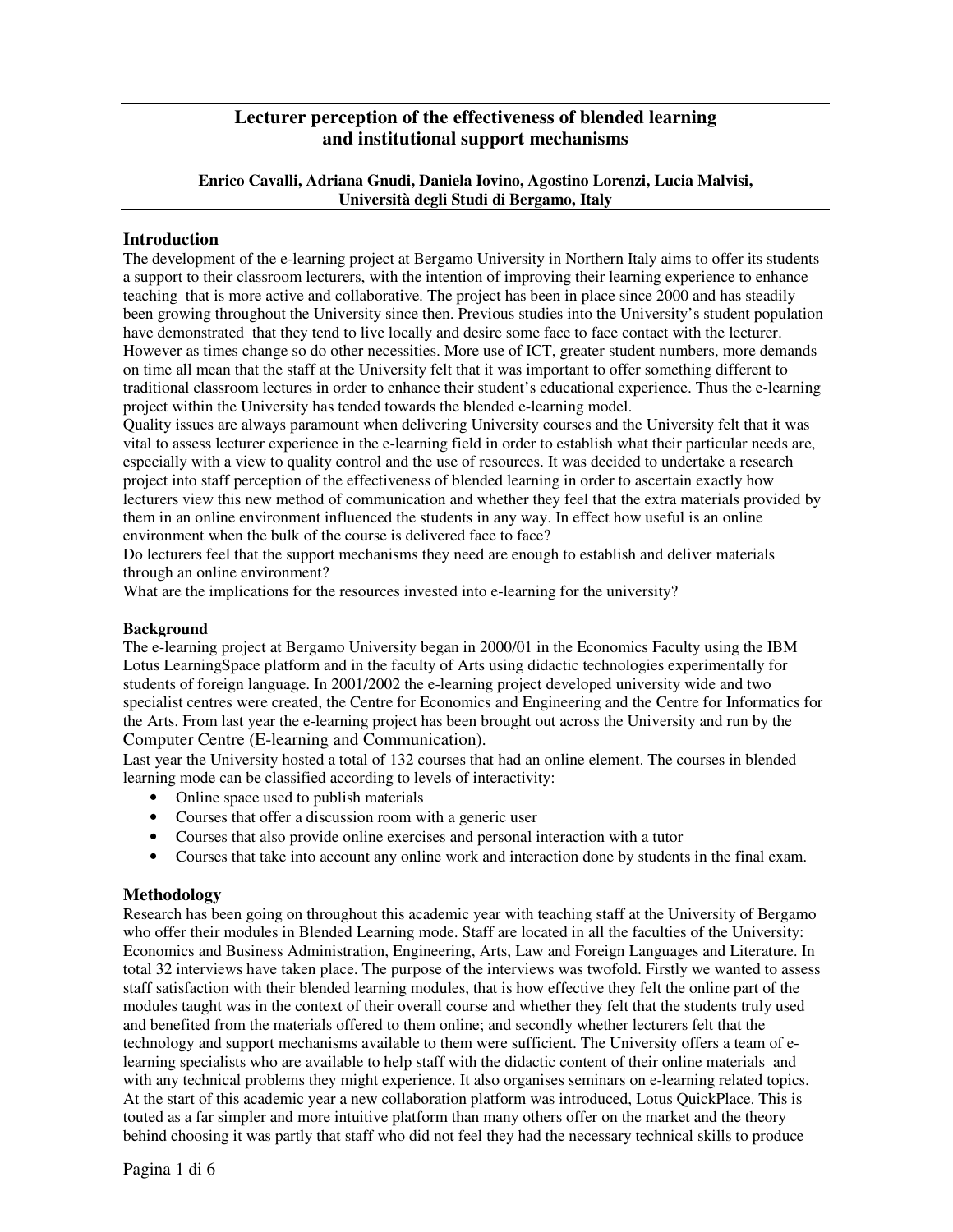online modules would feel more at ease with this programme and thus would be incentivised to produce blended learning modules.

Interviews were conducted with staff that lasted between 40 minutes and 1 hour and were composed of open ended questions (see Appendix A). The interview questions were broadly divided into three categories: 1) lecturer satisfaction with their role in the online environment, whether they felt that the use of online materials was justified and whether they felt that the students interacted more 2) whether the online materials influenced their classroom teaching and whether they perceived any difference in student**s** attitudes or learning and 3) support mechanisms: whether they felt that they were properly supported both from a technical and didactic point of view. The researcher also had access to courses in order to get a more complete picture of what was offered by the lecturer and how the students participated.



### **Figure 1: Main types of lecturers as users of Blended Learning**

# **Results**

After the interviews were analysed, there appeared to be three broad categories of lecturer- user of the online environment (fig. 1)

### **Group 1: Blended Learning as a repository – the low end user**

About 30% of the lecturers interviewed stated that they used their online space as a repository for materials and offered little else to the students. They did not activate any discussion rooms and consequently these were not used by students. Some posted up exercises with attached answers for the students to check their own progress but did not particularly encourage students to bring these into the classroom. Interestingly, these lecturers had been using e-learning for a differing number of years, varying from 1 or 2 to 6 or 7, so it would appear that any trepidation in using new technology is not necessarily relevant. However their common link is that are all dealing with very large first year classes (approximately 100 plus students) and they felt that it would be impossible to offer more interactivity and then be able to deal with the larger work load that this interactively implied. Most of these lecturers posted up notes, slides and past exam questions for their students but were not inclined to engage in the e-learning process any more than that precisely because they feared that with the large classes the workload would become over burdensome. When questioned on the support services offered by the University, these lecturers felt that the support mechanisms were sufficient and indeed for their needs they are more than ample.

### **Group 2: The expert user**

The second broad type individualised in our study can be categorised as the expert user, that is, lecturers who have been offering an online element to their modules for some years. This formed the largest part of the group interviewed with 15 people forming this category. Lecturers in this category tended to have lower numbers of students (anything from 20 to approximately 50) and have created courses that could be said to enhance their classroom teaching through various mechanisms available in an online environment. The use of group work, written exercise, auto-evaluations, games, synchronous classrooms and tutor-led discussions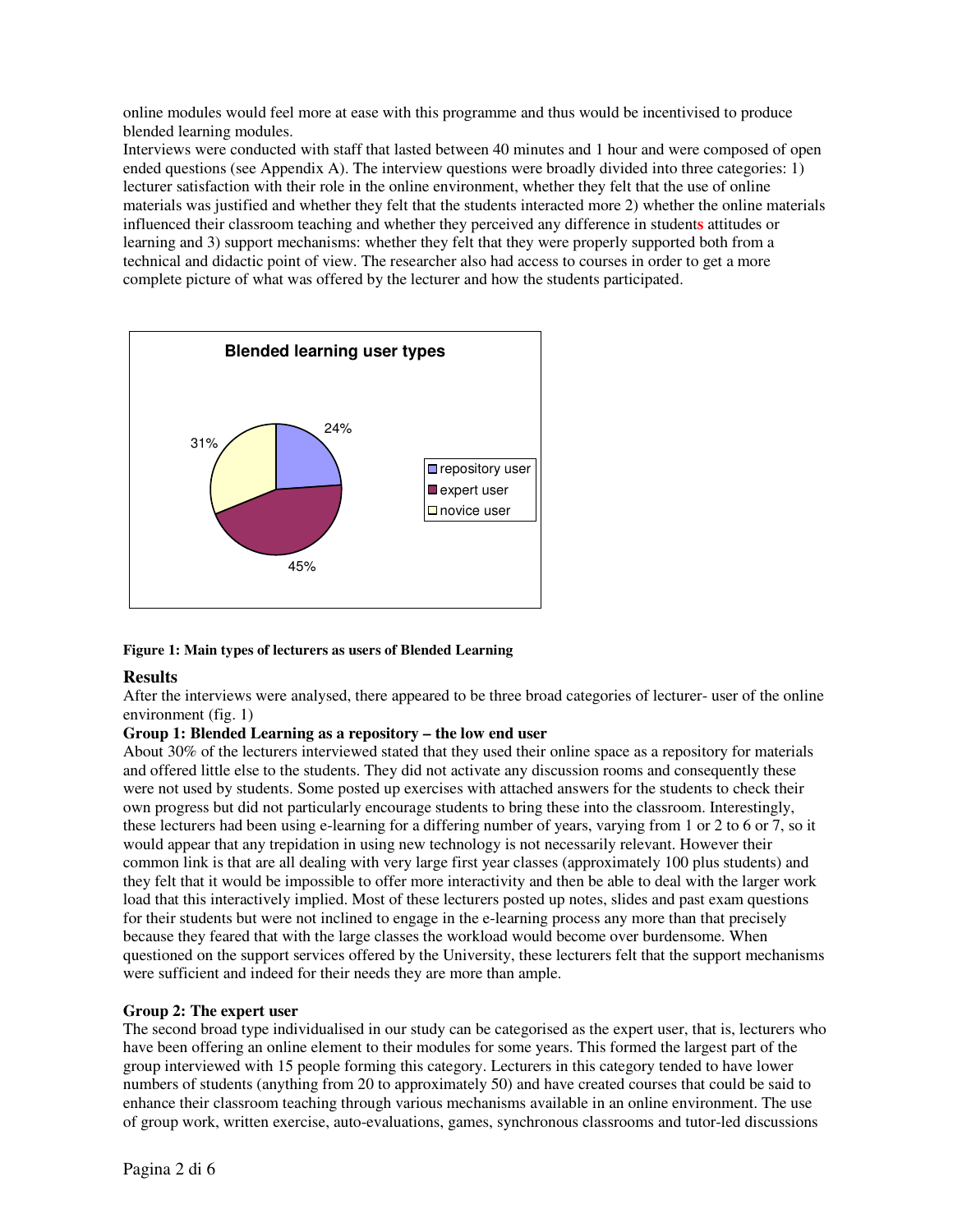all featured prominently in this group. All the lecturers reported satisfaction on their use of the online environment and felt that it gave the student something extra that then fed back into the classroom. Interestingly some of these lectures felt that they had "plateaued" somewhat and were looking for new ways to enhance their online offering. When questioned on how effective e-learning was when combined with traditional classroom activities they all stated positively that in different ways they felt that they offered extra activities to students that went beyond the classroom. Despite relatively small numbers, lecturers commented that the traditional classroom lecture still contained a certain distance between lecturer and student and that by using an online environment to enhance their teaching, the lecturer had become more approachable and the students had begun to interact more with their peers and with the lecturers themselves. This was especially commented on in classes where there were higher number of students workers, who despite being enrolled in a traditional face to face course had difficulty in attending lecturers. Previously (and in fact currently) one solution had been to offer courses in the evening or at the weekend, when worker students would be able to attend. However with the expended use of e-learning, even courses that meet during day time hours in the week were able to be more inclusive of students with other time commitments, The use of the synchronous classroom was especially cited as a successful way to recreate a classroom atmosphere at a different time of day when different students could attend. The lecturer who most used synchronous events stated that an intense communication was established where single interventions are highly valued thanks to the greater attention paid by all participants within the session. Materials are prepared by the lecturer based on students requests and difficulties and used in subsequent synchronous sessions as well in the classroom. Within the synchronous classroom, time is "expanded" as the lecturer was able to concentrate her comments giving a huge amount of focused information and replying to real questions and problems put forward by students. Thus the lecturer was able to really understand where students' difficulties lay. The students were so interested that sessions lasted much longer than scheduled.

Lecturers in this category were also extremely satisfied with the support offered by the University, but it is worth noting that this group asked to see what other colleagues were doing. Lecturers with a certain amount of experience feel that they could learn more by exchanging ideas with their colleagues rather than having support staff offering advice. This group stretched across all faculties and lecturers expressed an interest in talking to colleagues from other faculties, in completely different subjects on how they best used the web. As McLean notes "technology holds great potential for enhancing teaching, but faculty must be willing and prepared to use it." (McLean 2005).

### **Group 3: The enthusiastic novice**

The last broad category of teaching staff interview comprised those who were new to e-learning this academic year or had only limited experience of e-learning. These staff members tended to come mostly from the Faculties of Arts and Foreign Languages and Literature, where uptake on e-learning has been somewhat slower, but is gaining considerable ground. This is partly due to the introduction of microseminars where groups of teaching staff who work in the same area or department are given tutorials in how to deliver material on the web as well as how to use the new platform Lotus QuickPlace. In fact this group cited the support staff the most and placed most emphasis on the help they had received to establish their courses. As McLean writes "the perceived lack of technical support and training is one of the primary reasons faculty elect not to engage in technology initiatives" (McLean 2005) and at Bergamo University the advantages on having effective support mechanisms has clearly been felt. The support staff were able to demonstrate to lecturers who otherwise may have thought their subject not "suitable" for an online module, what advantages could be had from providing an online environment to their students. This is especially true for lecturers in foreign languages that make up the majority of this group. Through the use of audio files, written exercises and discussion rooms in a foreign language lecturers have reported that their students are now able to implement a greater range of activities and exercise in order to master a new language. Lecturers of foreign languages commented that the use of discussion rooms helped students overcome their shyness at having to "speak" a different language. Despite that fact (acknowledged!) that students may be using translation tools from the internet before posting messages, lecturers still felt that students were aware of inaccurate translations and rectified any mistranslations before posting. Lecturers also commented that increased confidence lead to increased marks in assignments and exams. This echoes findings by Holmberg (1983) where he argues that students learn by engaging in guided didactic conversations with their tutors. Most of the lecturers and tutors interviewed in this category showed a certain amount of surprise at the success of their blended learning course and consequently spoke enthusiastically about the use of e-learning within their modules. This group were also very enthusiastic about trying out new technology though generally considered themselves to be non expert users of the Internet and ICT technologies generally and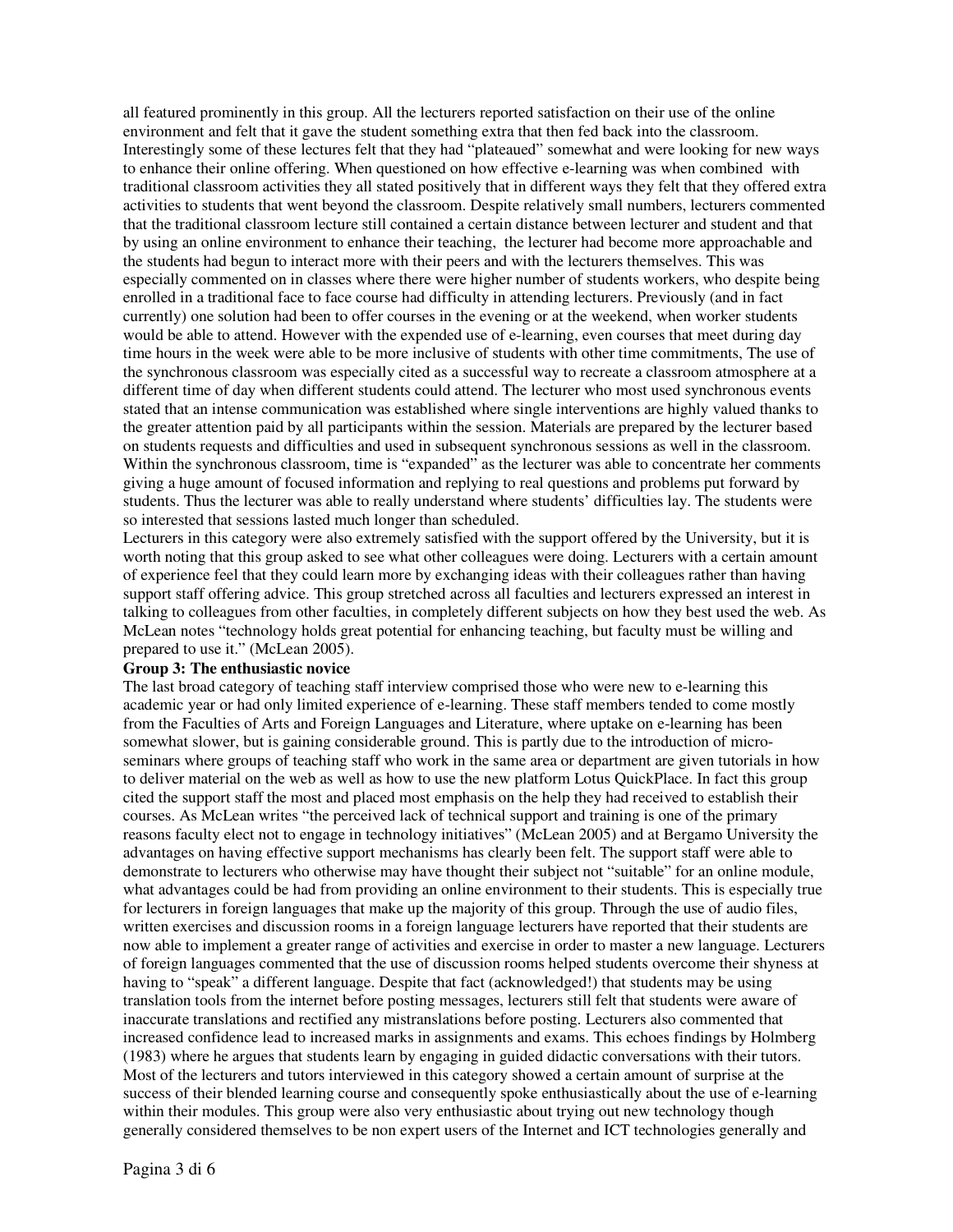demonstrated surprise that their students should have engaged so readily in the online environment, as they imagined that as Arts students they would not be so interested in dealing with technology. Again the role of support staff is vital with this type of e-learning user in order to relieve doubts and provide practical and pedagogical assistance. The lecturer also offered some credits towards the exam if the students if the students participated actively in the online environment. This is the first year that the Russian module has been offered in blended learning mode and this the first time all the students passed the final exam at their first attempt. The students certainly appreciated the lecturer's efforts and responded by working effectively online to their benefit.

# **Conclusion**

From this preliminary research into lecturer perceptions into their use and effectives in blended learning, some conclusions can be drawn:

### *Support should be targeted, that is, specific issues such as large group teaching should be addressed, perhaps through workshops.*

Large first year classes are certainly the norm now, with Higher Education being more accessible to people than ever before and the sight of over 100 undergraduates and the thought of these students all posting up messages on the web can be daunting to even the most committed lecturer. However as Marsh et al state: "as a capital-intensive strategy, many more students must be served with the same number if fewer instructors. An asynchronous model can be scalable to permit realignment of faculty resources with technology, rather than attempting to expand faculty resources to meet load demands created by the conventional organizational pattern (i.e. instructors x time slots x seats.) (Marsh II et al 2003). The difficulty here is that these lecturers are taking their traditional classroom mentality to the online environment. They see a class full of faces and replicate that on the web. This of course need not be the case. The use of tutors, group work, guided discussions can all decrease workload making the online environment far less onerous than expected. Although initially more labour intensive, the follow-up need not be as time consuming as one might believe when faced with large class numbers.

It is important the lecturers are given sufficient targeted training to be able to translate their work into online courses thus freeing themselves from many of the tasks (both administrative and didactic) that are brought about by large class tuition. It is not enough to merely show them how to use the technology but rather specific activities that focus on the problems inherent in large classes should be provided. This would have the extra advantage of engaging the students in the use on of an online environment from their first year of university study. It must be said that previous research work with students has indicated that they like the use of the online environment as a repository (Cavalli et al 2005). From the students' point of view their first year of university will be their first point of contact with an online teaching environment and therefore it is doubly important that they engage with the tools offered in order to stimulate their interest and carry them through the next years of their degree course so that they do not continue to see blended learning merely as virtual print shop where they can download materials. This is also **a** significant aspect from a resource point of view. The University could create a system where more e-tutors are available for large classes of first years so that lecturers are able to use the online part of their module to their advantage. If the students do not engage with the courses offered in blended learning, it may be unlikely that they will wish to participate in them in subsequent years of their course and blended learning modules offered may suffer as a consequence**.**

### The use of e-learning champions in faculties could facilitate access for both the novice and the experienced *user.*

Experienced users who wish to have more collaboration with their peers could be used as e-learning champions, setting up working groups that run across all the faculties. Champions help disseminate best practise, develop innovative projects in e-learning and to champion the uptake of e-learning throughout the faculties. They serve to create a more cohesive structure that encompasses support and academic staff. Using expert users as champions would allow them to interact more creatively with their fellow academics and could galvanise novice or non users.

Localised support for novice users can be a highly effective tool. Lecturers who are reluctant use an online *environment within their modules may prefer to have more specific support from the University in order to allow then to make the first step in approaching the web.*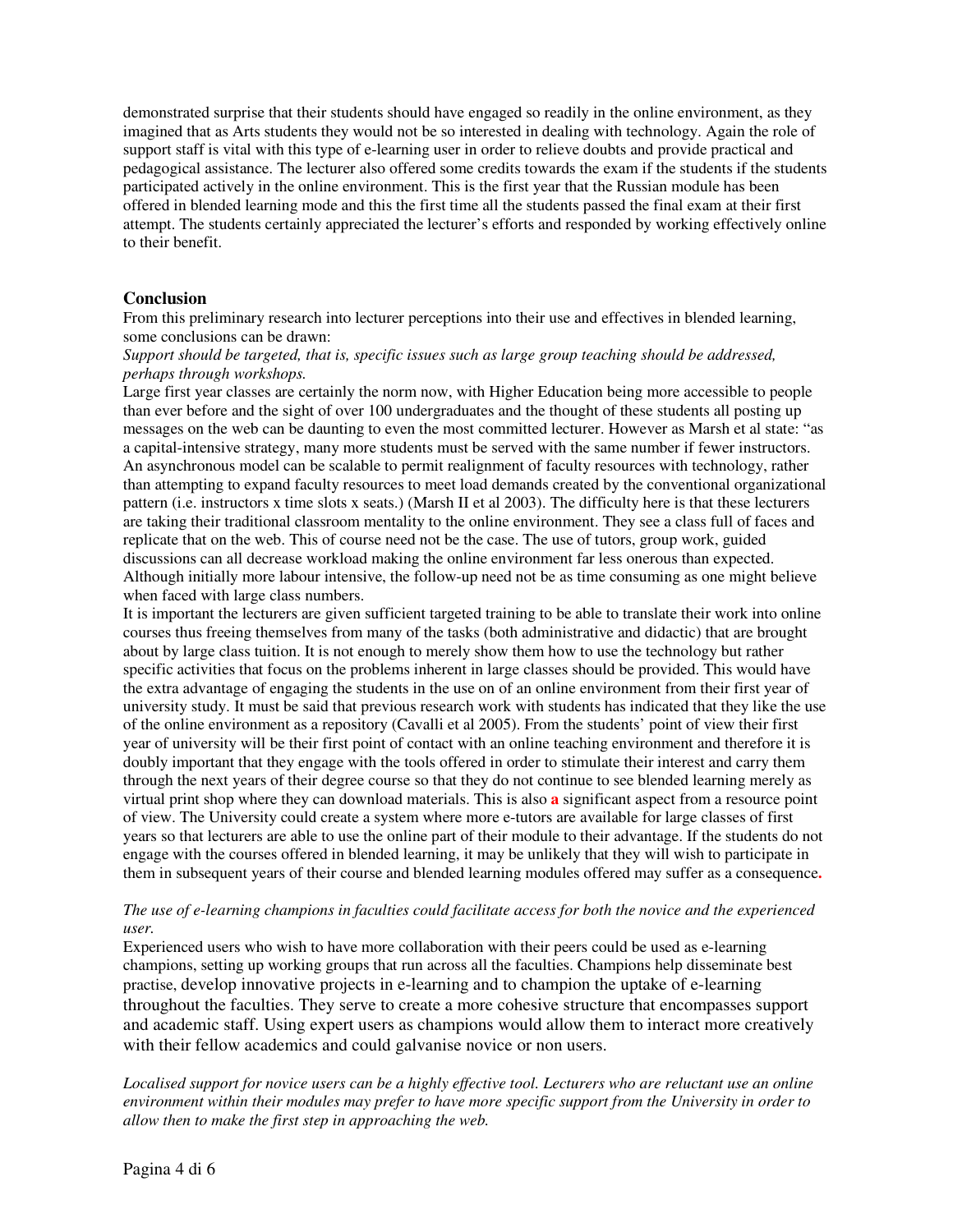Engaging lecturers within micro groups by subject or interest area has already proved highly effective. It is also vital to maintain a support level from a pedagogical point of view so that lecturers can see that the use of e-learning can advantage their courses.

• Lecturers who do engage in blended learning find it, in the main, a fruitful process that allows them to enrich their classroom teaching.

### **References**

- Cavalli E, Gnudi A, Lorenzi A, Milani C (2005) **e-learning come servizio integrato in un portale di Ateneo** Conference proceeedings Expo e-learning, Ferrara, 2005
- Holmberg B. (1983) **Guided didactic conversation in distance education**. Distance Education: International Perspectives (eds. Stewart, Keegan, Holmberg) St. Martin's Press
- Marsh II G.E., McFadden A., Price B.J., (2003) **Blended instruction: Adapting convention instruction for large classes** Published in Online Journal of Distance Learning Administration, Vol. VI, No. IV 2
- McLean J. (2005) **Addressing Faculty concerns about Distance Learning**. Published in Online Journal of Distance Learning Administration, Vol III, No. IV)

#### **Authors**

| Prof. Agostino Lorenzi    | Lucia Malvisi          |
|---------------------------|------------------------|
| Università degli Studi    | Università degli Studi |
| Bergamo                   | Bergamo                |
| Italy                     | Italy                  |
| agostino.lorenzi@unibg.it | lmalvisi@unibg.it      |
|                           |                        |

Daniela Iovino<br>
Università degli Studi di Bergamo<br>
Università degli Studi di Bergamo<br>
Università degli Studi di Bergamo Università degli Studi di Bergamo Università degli Studi di Bergamo Italy Italy daniela.iovino@unibg.it enrico.cavalli@unibg.it

Bergamo nibg.it lmalvisi@unibg.it